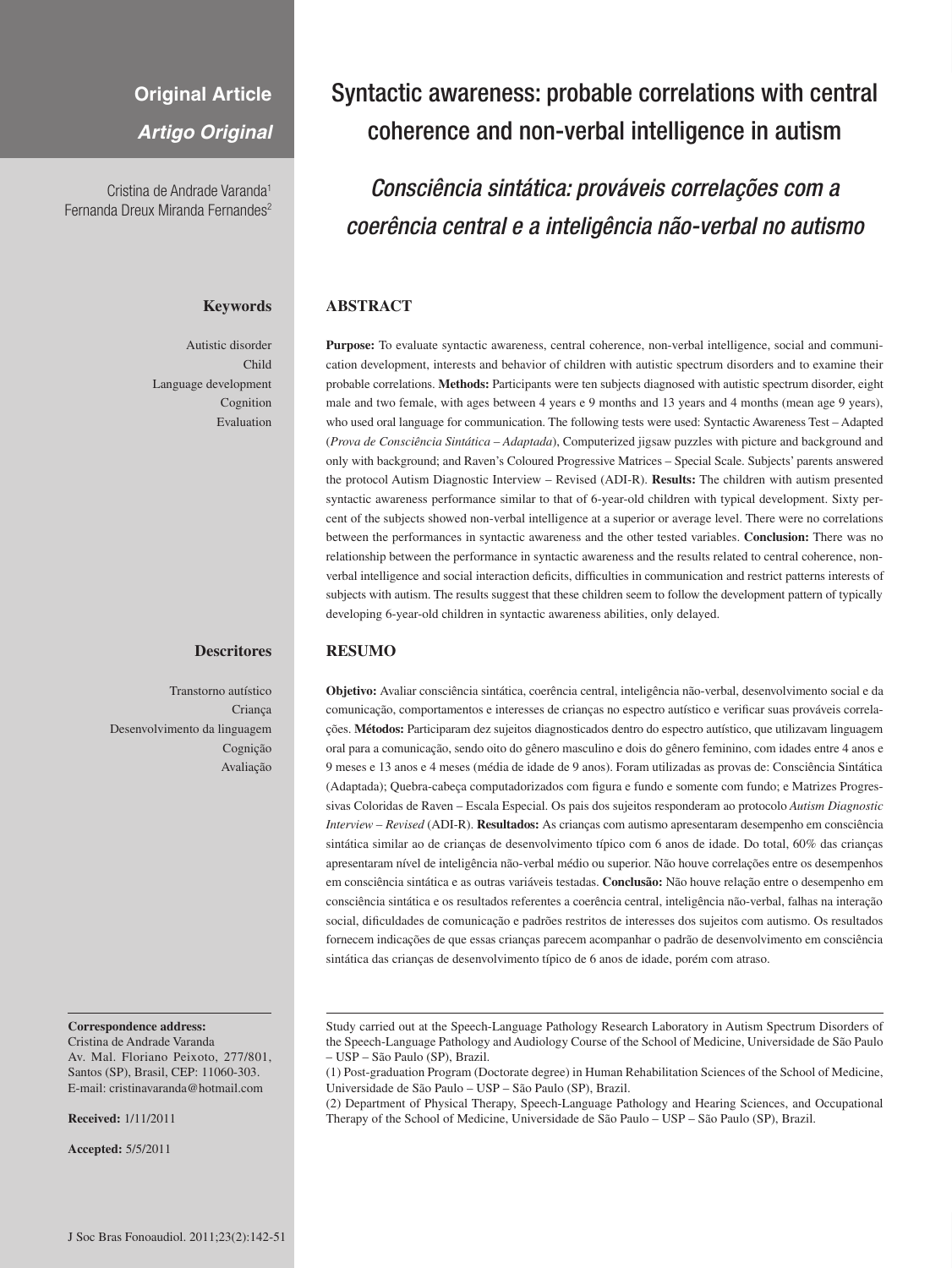# **INTRODUCTION**

Autism is a developmental disorder which is defined based on behavioral criteria, once biological markers are not known(1). It's a lifetime disorder characterized by social interaction and communication deficits and by the presence of a restrict repertoire of activities and interests.

Language in autism has been the target of several researches and the focus of most of them has been the pragmatics. Contradictory results of researches on the grammatical development among subjects on the autistic spectrum have been common. There are researchers who believe that the grammatical development is preserved, while there are others who have already reported grammatical deficits in their investigations $(2-4)$ .

In general, these studies have been made under the linguistic perspective, which is one of the ways of evaluating the metalanguage. Under this perspective, meta-language is secondary to the language as such and the meta-linguistic evaluation has its focus on the verbal production as a way of finding indicators in the use of language to refer to language itself. There is, however, the psycholinguistic form of evaluation in which language is evaluated as an object whose characteristics can be investigated through conscious and explicit monitoring<sup>(5)</sup>.

Many times the evaluated children do not correct syntactic mistakes for not being sufficiently motivated to do so, in the spontaneous speech. Therefore, the studies that involve spontaneous speech must be complemented by the exam of the ability in syntactic correction, in a more controlled situation<sup>(6)</sup>. The controlled situation of syntactic correction mistakes is made through the psycholinguistic approach, in which the self-monitoring permeates the process of correcting and/or judging agrammatical sentences.

In the present research, the syntactic awareness, activity of meta-linguistic nature which involves cognitive processes of conscious management of the linguistic aspects $(7)$ , was the chosen ability for investigation. The syntactic awareness can be defined as the ability to reflect upon the syntactic structure of the language. Therefore, to evaluate it, involves not only to detect the level of the syntactic development, but mainly to verify the abilities of thinking about and analyzing on the structural aspects of the language in a conscious manner.

One of the theories which explain the autism is the existence of deficits in central coherence among the subjects on the autistic spectrum. Central coherence refers to the processing style, focused in details, proposed to characterize the autistic spectrum disorders<sup>(8)</sup>. In general, this ability is evaluated through tests that require the performance in tasks that demand the processing cognitive style focused in details (typical of subjects on the autistic spectrum) instead of the global processing style (expected among subjects with typical development). Children with autism tend to have a better performance in tasks in which they have to process parts of information, without having to take the whole into account, when compared to children of typical development $(9-11)$ .

Children on the autistic spectrum present the ability to perceive individual characteristics of a bigger entity and assemble jigsaw puzzles easily, being more oriented by the shapes of

each piece than by the contextual clues of the picture to be assembled $(9-13)$ . In this research, jigsaw puzzles with a picture and background and with only a background were created for the verification of the central coherence performance, once the children on the autistic spectrum seem to be able to assemble the jigsaw puzzle with only a background and without a picture, as well as the jigsaw puzzle with background and a picture. Children with autism wouldn't have difficulties to orient themselves by the specific shapes of each one of the pieces (with only a background and without a picture), without the need of using the global clues of the context (with a picture and background).

The jigsaw puzzles with background and a picture and with only a background, created for this research, were elaborated in a computerized version. Some of the advantages of using the computer for testing as well as for learning tasks among the subjects on the autistic spectrum were reported in previous researches(14,15). The probable relationship of deficits in the syntactic awareness with deficits in central coherence, which is one of the theories that explain autism, can endorse syntax as a descriptive area of the autistic disorder.

Besides the verification of the relationship between the syntactic awareness performance and central coherence, it's important to establish some parameters of cognitive development that allow us to understand the performances of these children in the light of what is expected in a population of typical development. For that, non-verbal intelligence was chosen as a variable to be tested, through Raven's Coloured Progressive Matrices Test<sup>(16)</sup>. It's an instrument that showed to be effective in the evaluation of children on the autistic spectrum $(17-20)$ , which measures the non-verbal intelligence, once the cultural and linguistic influences are nullified with the geometrical patterns choice of the test<sup>(21)</sup>.

In the same way, the syntactic awareness tasks are of a metacognitive nature, which implies in the activation of some action schemes which need to be planned and self-regulated and that depend on the availability of the central executive resources. In this way, it's expected that the children on the autistic spectrum present syntactic awareness performances positively correlated with the non-verbal intelligence performances.

For the characterization of the autistic disorders, the syntactic awareness deficits must present a significant relationship with the criteria which define autism: social development deficits, general communication and restrictive interests and stereotyped behaviors. In the specific case of this research, the Autism Diagnostic Interview - Revised (ADI-R) was used. It's an instrument created to elicit a complete range of necessary needs to produce a diagnosis of autism, as well as to qualitatively evaluate the present behavior and help in the evaluation of the correlated disorders referenced as autistic spectrum disorders<sup>(22,23)</sup>

The interview is administered to the caregivers. The administration of the interview requires a great amount of time, but the caregivers consider the experience comfortable because they have the opportunity to describe important aspects of their children's behavior, in their own words $(22)$ .

The results obtained in the ADI- $R^{(22,23)}$  can be evaluated based on two parameters: the current behavior algorithm and the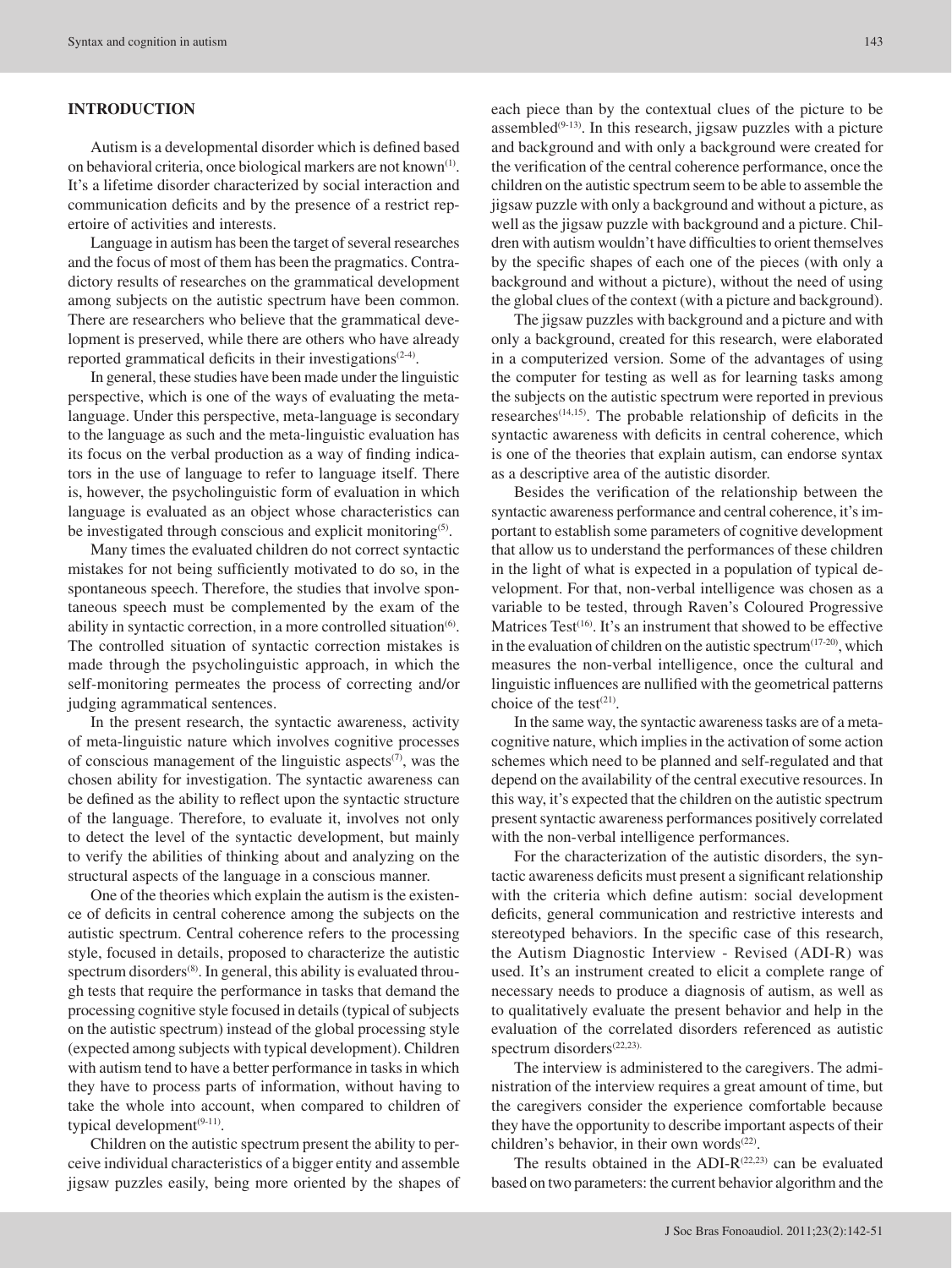diagnostic algorithm. For the purpose of this research, the current behavior algorithm was used, once it allows the description of the current behaviors of the subject and the qualitative and quantitative interpretation of the data compared to the performances obtained in other tests, such as syntactic awareness and central coherence. The information obtained through the ADI-R are grouped in three domains: A) qualitative abnormalities in the reciprocal social interaction; B) qualitative abnormalities in communication and C) stereotyped, repetitive and restricted behavior patterns. The manual offers coding parameters for obtaining scores for each one of the questions. The scoring may vary from zero to three, according to the damages and severity of the evaluated behavior. The existence of a higher score in a specific evaluated area means that this area presents more significant deficits.

The research had the aim of evaluating the syntactic awareness, central coherence, non-verbal intelligence and social, communication and interests development, in order to verify the probable correlations between the results of the performances in these areas.

## **METHODS**

The research was made with the consent of the Ethics Committee for the Analysis of Research Projects of the Clinical Board of *Hospital das Clínicas* and of the School of Medicine of *Universidade de São Paulo* (USP) under number 0380/08. The adults responsible for the children signed the Free and Informed Consent Term.

## **Subjects**

Ten subjects on the autistic spectrum participated, diagnosed by psychiatrists, according to the proposed criteria by the DSM-IV and CID-10. To be included in the research, the subject should make use of oral language for communication, be available to cooperate and answer to the tests and attend the weekly language therapy at the Speech-Language Pathology Research Laboratory in Autism Spectrum Disorders of the School of Medicine of USP.

The data collection with the mothers took from three to six sessions of 45 minutes each; the administration of each one of the tests with the child lasted from one to two sessions of 45 minutes. Among the ten autistic subjects, eight of them were male and two were female, with ages varying from 4 years and 9 months and 13 years and 4 months. The schooling and the socio-demographic characteristics were not factors that were considered to be relevant for the sample characterization.

Table 1. Central measures of the subjects' ages at the beginning of the research

|             | Ages |
|-------------|------|
| Mean age    | 8.4  |
| Minimum age | 4.9  |
| Maximum age | 13.4 |
| Median      | 7.6  |
| SD          | 2.7  |

**Note:** SD = standard deviation

The chronological age was not a factor that was considered to be relevant in the selection of the subjects. The Table 1 presents the characterization of the sample.

## **Material and procedure**

#### *Used tests with the children*

Tests were used to evaluate the subjects, according to the specific aims of the research (Chart 1).

PCS (Adapted): based on Syntactic Awareness Test (PCS) (24,25). It allows to evaluate the meta-linguistic ability at a meta-phonological level. It's divided in four subtests: grammatical judgment, grammatical correction of agrammatical sentences, grammatical correction of agrammatical and nonsemantic sentences and words categorization.

The subtest grammatical judgment predicts that the child judges the grammaticality of twenty sentences spoken by the experimenter and that can have morphemic anomalies or word order inversions. In the grammatical correction, the task is to correct the agrammatical sentences spoken by the experimenter. About the grammatical correction of agrammatical and nonsemantic sentences, sentences with semantic and grammatical incorrections are presented and the grammatical mistake must be corrected without modifying the semantic mistake. Concerning the words categorization, the child must be able to group different written words, described by pictures and spoken by the experimenter, in three different grammatical categories: noun, adjective and verb. This subtest was adapted with the inclusion of pictures which represent the words from the original test to allow illiterate children or children who are in the process of learning to read to understand them. Besides that, the verb conjugation was then presented in the infinitive.

 The pictures of the subtest words categorization were drawn in pencil, on cards of 10 X 10 cm in diameter, on white background. The cards were laminated and had a magnet on their back that was attached to a metal board when they were placed in the spaces chosen by the children.

| <b>Chart 1.</b> Tests used with the subjects according to the specific aims |
|-----------------------------------------------------------------------------|
|-----------------------------------------------------------------------------|

| Aim                                                            | Tests                                                                  |
|----------------------------------------------------------------|------------------------------------------------------------------------|
| 1-To verify the relationship between the syntactic awareness   | PCS (Adapted); Jigsaw puzzles with a picture and background and Jigsaw |
| and central coherence                                          | puzzle with only a background                                          |
| 2 – To verify the relationship between the syntactic awareness | PCS (Adapted); and the Raven's Coloured Progressive Matrices Test      |
| and non-verbal intelligence                                    |                                                                        |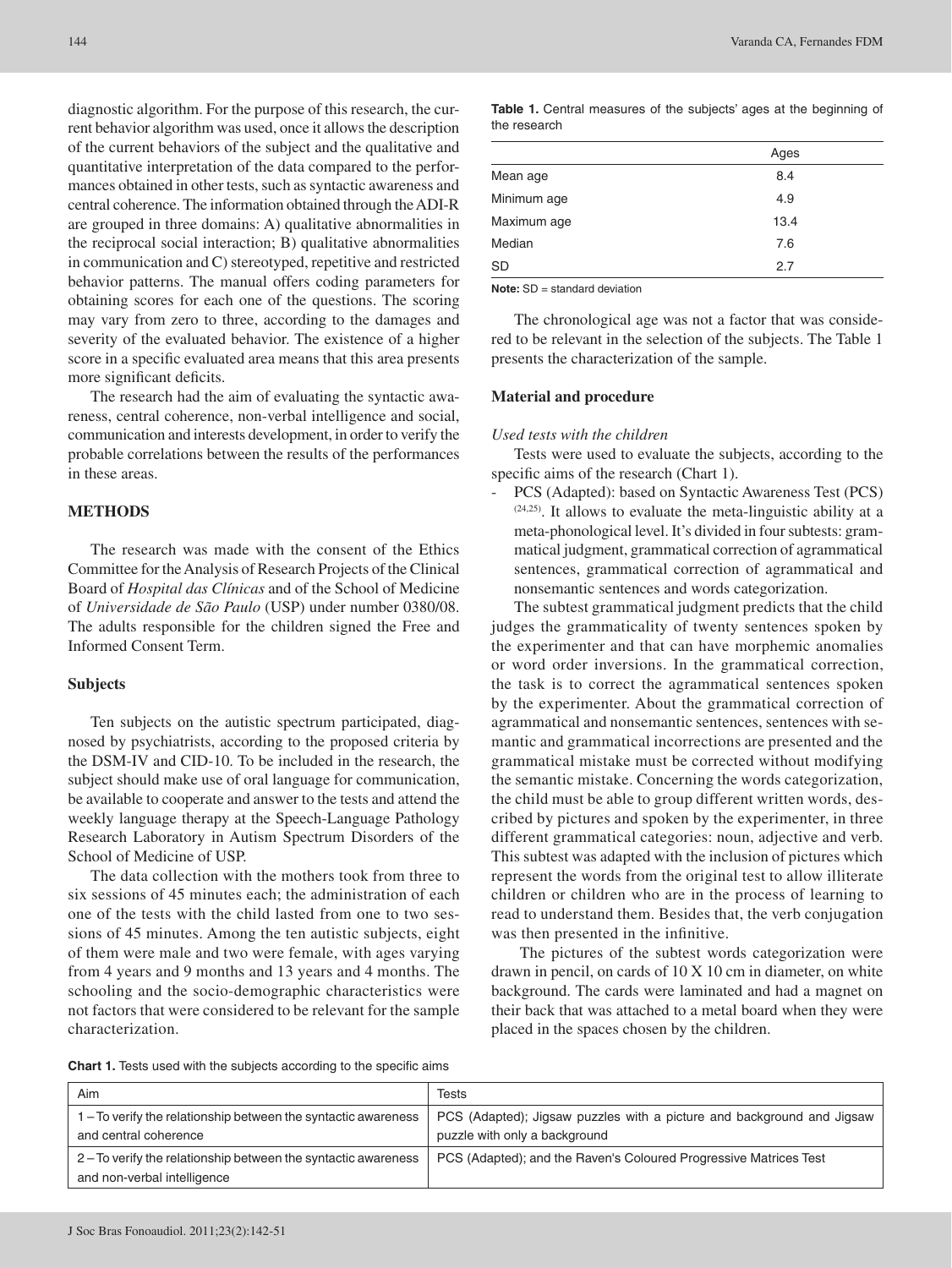The total score in PCS (Adapted) corresponds to the sum of the right answers in each subtest. Therefore, the maximum punctuation is 55.

- Jigsaw puzzle with a picture and background and Jigsaw puzzle with only a background: jigsaw puzzles of 9, 12, 16 and 20 pieces were used, elaborated as informatics games, through the program Flash Jigsaw Producer. The pictures of girl, tree, fish and house were chosen for being part of the children's repertoire. The task of the child was to assemble a jigsaw puzzle with a picture and background with a specific number of pieces (9, 12, 16 or 20) depending on their cognitive repertoire, estimated after clinical observation and the data analysis provided by their mother or responsible adult, through the Autism Diagnostic Interview – Revised (ADI-R), evaluation instrument used with their parents. Afterwards, the child should assemble a jigsaw puzzle with the same amount of pieces, nevertheless with only a one-colored background, without the picture. The time in both tasks was timed with a chronometer.
- Raven's Coloured Progressive Matrices Test: for the evaluation of the non-verbal intelligence of the subjects, the Raven's Coloured Progressive Matrices Test was used. In this test, the examiner shows a geometrical figure with a part missing in each item, reproduced in paper. The task of the child was to point which part of the figure would complete the main drawing, since the suggested and available parts under the main figure.

#### *Used material with the parents or responsible adults*

The Autism Diagnostic Interview-Revised (ADI-R) was used to gather information which would contribute for the evaluation of de communication abilities, social development, interests and behaviors related to the autistic spectrum disorders. The use of this protocol aimed to investigate how the communication development was and how it was being developed, as well as the social interaction and the patterns of behavior and interests of the subjects. As it is an instrument not validated for the Portuguese language, at the time of its administration in this research, the researcher, who is a sworn translator, used it in its original language, translating it orally in the moment of the interviews.

## *Data collection*

The responsible adults (nine mothers and one father) were interviewed, through the ADI-R instrument, while their children participated in the language therapy session. The number of sessions varied from three to six, depending on the objectivity of the answer given by the interviewed adults and the need of clarifying some reported facts which raised some doubts for the researcher.

With the end of the interviews, the researcher administered the individual tests in the language therapy room, at the time usual therapists would see the children. The therapists, in general, did not participate of the sessions in the beginning of the data collection. However, they cooperated with the administration of the jigsaw puzzles in their electronic version.

The Syntactic Awareness Test (Adapted), based on PCS – Syntactic Awareness Test $(24,25)$ , was administered orally, except the subtest words categorization. In this subtest, the subject was oriented to look at some pictures whose names could be nouns, adjectives or verbs. After looking at the picture and listening to the word that corresponded to its definition, the subject should place it on a metal board that was divided in three columns, each one of them destined to a word category. The administration time of this test was about 30 minutes.

The assembly of the jigsaw puzzles was done in a portable computer. The task was initiated by the picture whose assembly was the simplest, in this case, the picture of "girl", that had an amount of nine pieces. After that, the subject should assemble the version with the one-colored background that corresponded to the picture of "girl" without the picture, only with the background and with the same amount of pieces. After the first two, the other pictures to be assembled were: "tree" with 12 pieces and "background without the tree" with the same amount of pieces, "fish" with 16 pieces and "background without the fish" with the same amount of pieces and "house" with 20 pieces and "background without the house" with the same amount of pieces. The execution times for each one of the pictures were written down.

Raven's Coloured Progressive Matrices Test was administered individually, according to the guidelines presented in its manual.

### *Register and data analysis*

The answers given by the responsible adults in the ADI-R were registered by the researcher in a booklet that contained the questions, as well as clarifications on each one of the questions and the correspondent areas of investigation. This booklet was created by the authors of the protocol and translated by the researcher, for her own use.

The answers given orally in PCS (Adapted) were registered by the researcher in a protocol created by her specifically for this. The time used for the assembly of each picture of the jigsaw puzzle pictures' set was registered in a form created specifically for this purpose.

The answers of the Raven's Coloured Progressive Matrices Test were registered in a form created by the authors of the test. After the end of the administration of all the instruments, the data were analyzed according to the proposed criteria, having in mind the aims of the analysis of this research.

## **Statistical analysis**

To examine the covariance between the variables (performance in syntactic awareness, non-verbal intelligence, central coherence and difficulties in communication, in reciprocal social interactions and the presence of stereotyped behaviors and repetitive interests) the correlation design. As it was a small sample extracted from a population which is not within the normal distribution, the non-parametric  $ρ$  de Spearman was used. The level of significance of 5% (0.05) was adopted.

Concerning the correlation intensity, the parameters of coefficient ρ de Spearman were adopted, and they vary from -1 and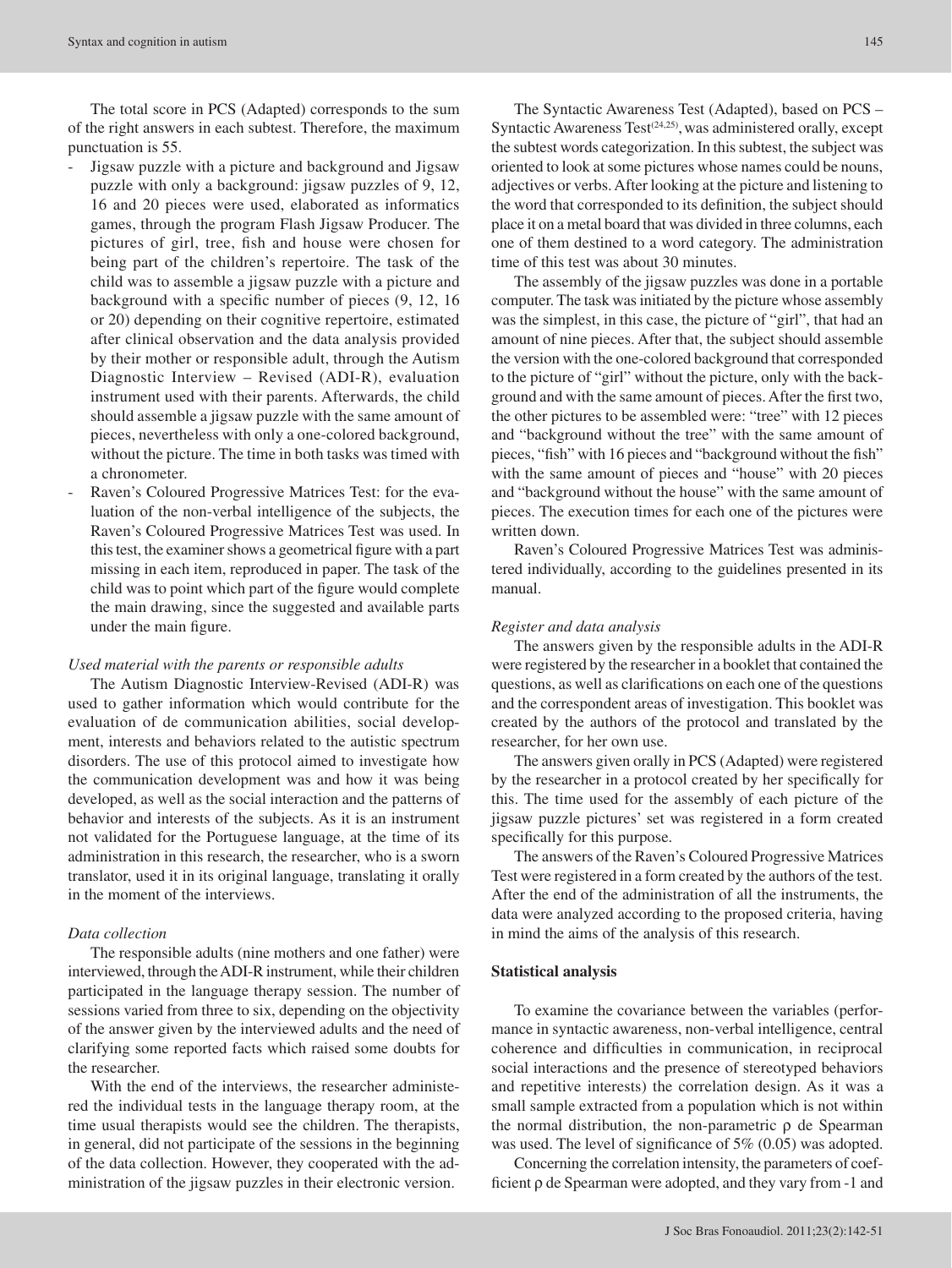1. The closer they are to these extreme numbers, the bigger is the association between the variables.

Specifically concerning the classification of the intensity of the correlations among the variables, the indicators recommended by BMJ – British Medical Journal were adopted: 0.00 – 0.19 absent or very weak; 0.20 – 0.39 weak; 0.40 – 0.59 moderate;  $0.60 - 0.79$  strong;  $0.80 - 1.00$  very strong<sup>(26)</sup>.

# **RESULTS**

The results show the descriptive statistics of central tendency (mean and median), dispersion (standard deviation) and size of the sample (n) in PCS (Adapted) and in its four subtests: Grammatical Judgement (JG), Grammatical Correction (CG), Grammatical Correction of Agrammatical and Nonsemantic Sentences (FA) and Words Categorization (CP). The general raw score and each subtest's score corresponds to the sum of right answers in the different items. They are: 55 items of PCS, 20 of JG, 10 of CG, 10 of FA e 15 of CP. The minimum score obtained by the children in PCS (Adapted) was 16 points, the mean was 24.4 and the maximum score was points (Table 2).

The necessary total time for the assembly of the jigsaw puzzles of 9, 12, 16 and 20 pieces with picture and background and without picture were obtained, in minutes and seconds, of the ten evaluated subjects (Table 3).

Of all the 36 situations of assembling the jigsaw puzzles with background and picture and with only a background, just in seven of the occasions the time spent for assembling the jigsaw puzzle with only a background was less than the one spent to assemble the jigsaw puzzles with a picture and background. This represents only 19.4% of the times. In fact, the subjects with autism do not usually rely on clues from the context for the assembly of the games and, therefore, the assembly of the jigsaw puzzles with only a background (without the contextual clue of the picture) would demand similar time to be done in both modalities of game. In general, the time spent in both situations (jigsaw puzzle with a picture and background and only with a background) were close, except for subject 3 in the 20-piece jigsaw puzzle and subject 4 in the 16-piece and 20-piece jigsaw puzzles. The difference in assembly time in both modalities was about five minutes. This result may have a relation with fatigue, once it was exactly the jigsaw puzzles assembled in the last part of the session.

**Table 2.** Central measures of PCS (Adapted) and its subtests

| Variable   |    | Minimum | Maximum | Mean  | <b>SD</b> | Percentile 25 | Median | Percentile 75 |
|------------|----|---------|---------|-------|-----------|---------------|--------|---------------|
| <b>PCS</b> | 10 | 16.00   | 46.00   | 24.40 | 9.70      | 17.75         | 21.00  | 28.00         |
| JG         | 10 | 9.00    | 17.00   | 11.30 | 2.26      | 10.00         | 10.50  | 12.00         |
| CG         | 10 | 0.00    | 8.00    | 3.40  | 2.80      | 0.00          | 4.00   | 5.25          |
| FA         | 10 | 0.00    | 8.00    | 2.50  | 2.84      | 0.00          | 1.00   | 4.50          |
| <b>CP</b>  | 10 | 4.00    | 14.00   | 7.20  | 3.55      | 4.75          | 6.00   | 9.25          |

Note: PCS = PCS (Adapted); JG = grammatical judgment; CG = grammatical correction; FA = grammatical correction of agrammatical and nonsemantic sentences; CP  $=$  words categorization;  $SD =$  standard deviation

**Table 3.** Total amount of time spent in minutes (') and seconds (") in assembling the jigsaw puzzles by the ten subjects with autism

|         | QC girl   | QC back_girl | QC tree   | QC back_tree | QC fish    | QC back fish | QC house   | QC back_hou  |
|---------|-----------|--------------|-----------|--------------|------------|--------------|------------|--------------|
| Subject | 9p        | 9p           | 12p       | 12p          | 16p        | 16p          | 20p        | 20p          |
|         | 02'05"    | 03'54"       | 03'36" ** | 03'04" **    | 02'53" **  | 02'01" **    | 07'48"     | 09'28"       |
| 2       | 01'28"    | 02'26"       | 02'19"    | 02'47"       | 04'47"     | 06'42"       | 05'40"     | 06'17"       |
| 3       | 02'22"    | 02'22"       | 04'26"    | 02'59"       | 03'39"     | 06'09"       | 05'30" *** | $10'21"$ *** |
| 4       | 02'41"    | 05'30"       | 03'32"    | 05'07"       | 04'32" *** | $10'17"$ *** | 07'52" *** | 12'18" ***   |
| 5       | 03'05" ** | 02'58" **    | 03'19"    | 03'30"       | 06'08" **  | $03'17"$ **  | 03'24"     | 05'10"       |
| 6       | 19'01" ** | 04'55" **    | 09'11"    | 10'25"       | $\star$    | $\star$      | $\star$    | $\star$      |
| 7       | 01'38"    | 02'35"       | 02'08"    | 02'22"       | 04'00" **  | ** 03'20"    | 03'11"     | 03'51"       |
| 8       | 05'43"    | 07'13"       | 04'46"    | 07'06"       |            | $^\star$     | $\star$    | $\star$      |
| 9       | 01'34"    | 06'26"       | 03'00"    | 03'30"       | 07'20" **  | 05'59" **    | 09'03"     | 12'41"       |
| 10      | 01'19"    | 02'38"       | 02'33"    | 03'31"       | 03'46"     | 05'20"       | 05'05"     | 06'48"       |

\* Picture not assembled for refusal or inability of the subject

\*\* Situations in which the amount of time spent for the assembly of the jigsaw puzzle with only a background was smaller than the assembly of the jigsaw puzzle with a picture and background

\*\*\* Situations in which the difference in the assembly time of both modalities was around 5 minutes

Note: QC girl 9p = jigsaw puzzle with background and the picture of girl of nine pieces; QC back\_girl 9p = jigsaw puzzle with background without the picture of girl of nine pieces; QC tree12p = jigsaw puzzle with background and the picture of tree of 12 pieces; QC back\_tree 12p = jigsaw puzzle with background without the picture of tree of 12 pieces; QC fish16p = jigsaw puzzle with background and the picture of fish of 16 pieces; QC back\_fish 16p = jigsaw puzzle with background without the picture of fish of16 pieces; QC house 20p = jigsaw puzzle with background and the picture of house of 20 pieces; QC back\_hou 20p = jigsaw puzzle with background without the picture of house of 20 pieces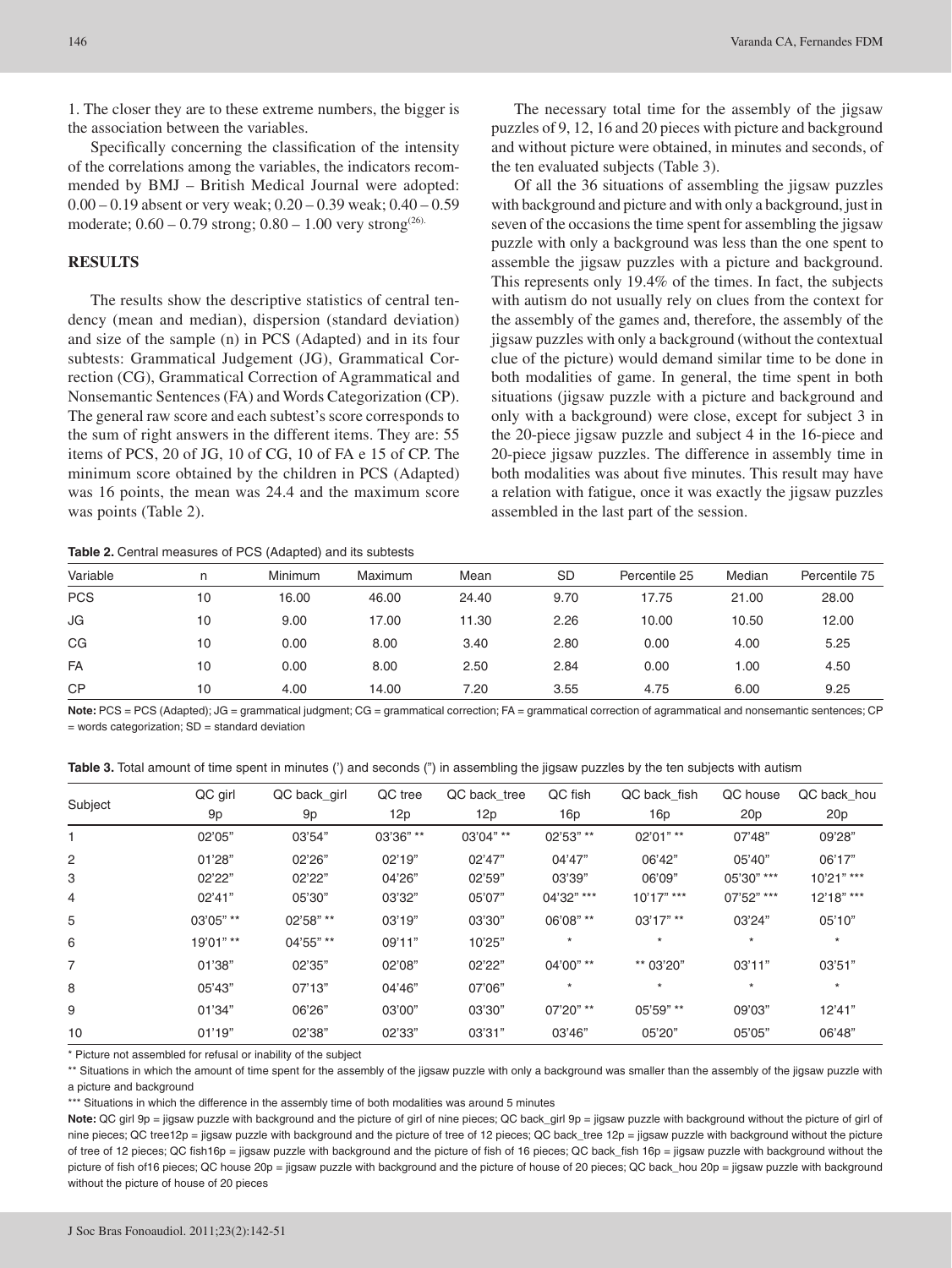

**Note:** picture average = average time spent in the assembly of the jigsaw puzzle with a picture and background; background average = average time spent in the assembly of the jigsaw puzzles with background without the picture

#### **Figure 1.** Average time spent in the assembly of the jigsaw puzzles

According to Figure 1, the subjects took more time for assembling the jigsaw puzzles with only a background. Subject 6 presented the biggest discrepancy regarding the means of time in both jigsaw puzzles' modalities.

For checking the probable relationship between the performances in PCS (Adapted) and the necessary time for assembling the jigsaw puzzles with only a background and with a picture and background, correlation analysis were made.

Based on the total spent time analysis in assembling the jigsaw puzzles with only a background and the results in PCS (Adapted), through ρ of Spearman Test, it was possible to verify a weak negative correlation (r=-0.333), nevertheless, without significance (p=0.347).

The correlation between the total spent time in assembling the jigsaw puzzles with only a background (Total Time Background – s) and the raw scores of PCS (Adapted) (Figure 2) was made.

From the analyses of the total time spent in assembling the jigsaw puzzles with a picture and background and the results obtained in PCS (Adapted), a weak negative correlation was observed (r=-0.261), but also without significance (p=0.467). The correlation between the necessary total time for assembling the jigsaw puzzles with a picture and background and the raw scores of PCS (Adapted) can be observed through a graphic (Figure 3).

In spite the fact the graphics in Figures 2 and 3 present dispersion points in an ascending trajectory, which is expected in this case, the degree of association between the variables has no difference. Therefore, the results in PCS (Adapted) do not present correlation with the time spent in assembling the jigsaw puzzles. So, the best results in PCS (Adapted) do not have relation with the smallest time values spent in assembling the jigsaw puzzles.

The results still show the descriptive statistics of central tendency (mean Me median), dispersion (standard deviation)



Spearman coefficient analysis (p≤0.05)

**Note:**  $s =$  total time spent in the jigsaw puzzle with only a background;  $PCS = PCS$  (Adapted);  $R<sup>2</sup> =$  = coefficient of determination

**Figure 2.** Correlation between the performance in PCS and the total time spent in the jigsaw puzzle with only a background



Spearman coefficient analysis (p≤0.05)

**Note:**  $s =$  total time spent in the jigsaw puzzle with a picture and background;  $PCS = PCS (Adapted); R<sup>2</sup> = coefficient of determination$ 

**Figure 3.** Correlation between the performance in PCS and the total time spent in the jigsaw puzzle with a picture and background

and size of the sample (n) of the raw scxore in the Raven's Coloured Progressive Matrices – Special Scale and of its three series (A, AB e B) administered to ten subjects with autism. The raw scoring of the test is the sum of all the right answers, in a total of 36 points. The general punctuation in each series corresponds to the sum of the right answers in the items that compose the test in each series. They are: 36 items of RAVEN, 12 items of series A, 12 of series AB and 12 of series B. The minimum punctuation obtained in Raven's Coloured Progressive Matrices – Special Scale was 10 points and the maximum of 30 points. The average punctuation obtained by the subjects was 19.20.

The average age of the children with autism, at the time of Raven's administration was nine years. Percentiles were obtained from the punctuation obtained in Raven's Coloured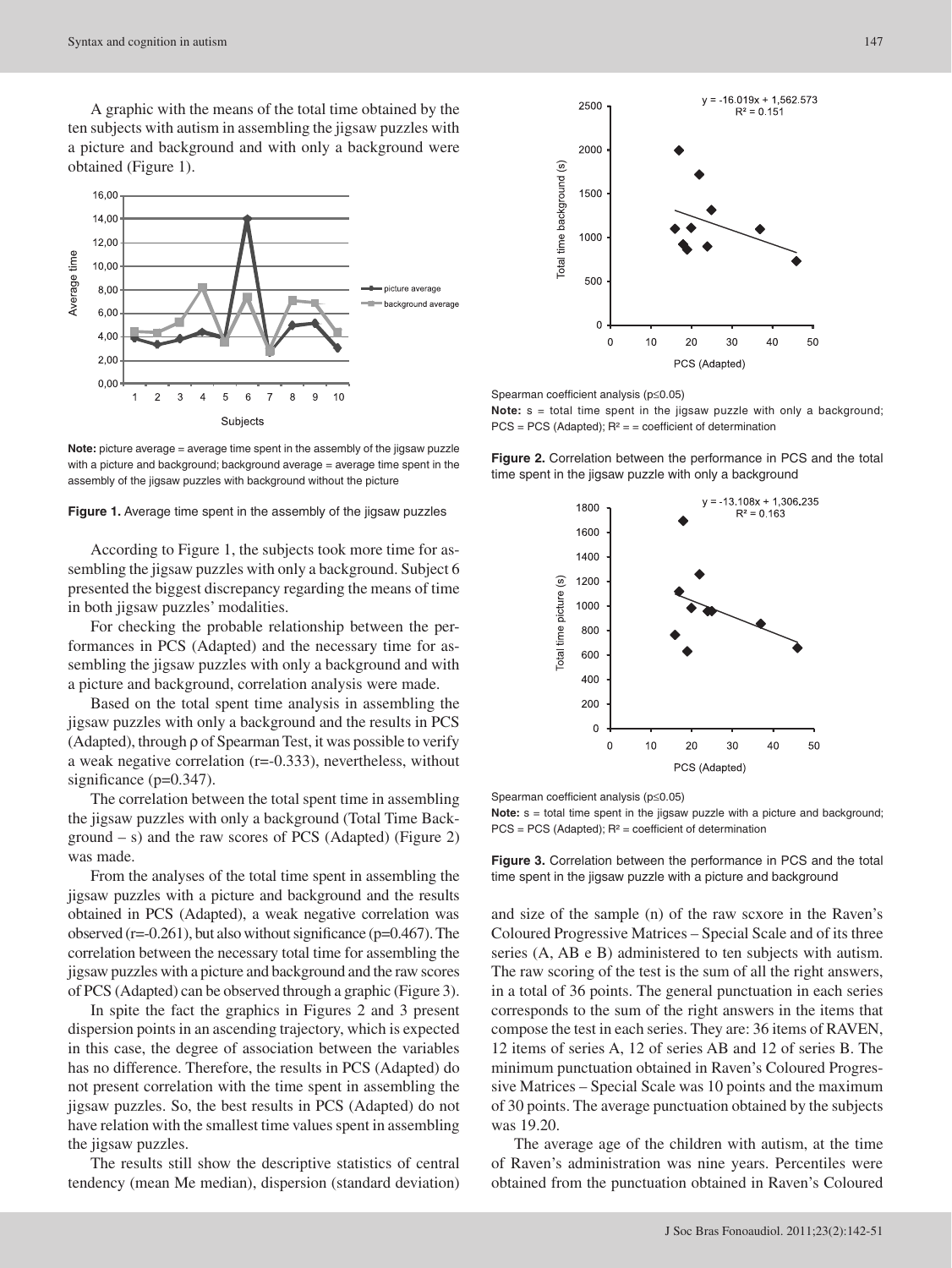| Variable | n  | Minimum | Maximum | Mean  | <b>SD</b> | Percentile 25 | Median | Percentile 75 |
|----------|----|---------|---------|-------|-----------|---------------|--------|---------------|
| Raven    | 10 | 10.00   | 30.00   | 19.20 | 6.83      | 14.00         | 18.50  | 26.25         |
| A        | 10 | 3.00    | 10.00   | 7.60  | 2.32      | 5.75          | 8.50   | 9.25          |
| AB       | 10 | 2.00    | 11.00   | 6.20  | 3.01      | 3.75          | 5.50   | 9.25          |
| B        | 10 | 2.00    | 10.00   | 5.40  | 2.32      | 3.75          | 5.50   | 7.00          |

**Table 4.** Raw scoring in Raven's Coloured Progressive Matrices Test – Special Scale e in its three series (A, AB e B)

Note: Raven = Raven's Coloured Progressive Matrices Test - Special Scale; A = series A of Raven; AB = series AB of Raven; B = series B of Raven; SD = standard deviation

| <b>Chart 2.</b> Percentiles in Raven's Coloured Progressive Matrices and     |  |  |  |
|------------------------------------------------------------------------------|--|--|--|
| classifications of non-verbal intelligence of the ten subjects of the sample |  |  |  |

| Subjects | Percentiles | Classification                                           |
|----------|-------------|----------------------------------------------------------|
| 1        | 20          | Definitely below the average in<br>intellectual capacity |
| 2        | 80          | Definitely above the average in<br>intellectual capacity |
| 3        | 30          | Intellectually on average                                |
| 4        | 10          | Definitely below the average in<br>intellectual capacity |
| 5        | 60          | Intellectually on average                                |
| 6        | 10          | Definitely below the average in<br>intellectual capacity |
| 7        | 60          | Intellectually on average                                |
| 8        | 10          | Definitely below the average in<br>intellectual capacity |
| 9        | 80          | Definitely above the average in<br>intellectual capacity |
| 10       | 60          | Intellectually on average                                |

Progressive Matrices – Special Scale, with the classification of the coreespondent non-verbal intelligence (Chart 2).

Among the ten evaluated subjecs, 40% obtained non-verbal intelligence classification of "definitely below the average in intellectual capacity". Other 40% obtained non-verbal intelligence classification of "intelectually on average". Only 20% of the evaluated subjects obtained non-verbal intelligence classification of "definitely above the average in intellectual capacity". So, 60% of the evaluated subjects presented nonverbal intelligence that would not interfere negatively in the performance of cognitive tasks.

From the analyses of the raw scoring in Raven's Coloured Progressive Matrices – Special Scale and the chronological age os the subjects, it was possible to verify a moderate positive correlation ( $r=0.529$ ), however without significance ( $p=0.116$ ).

From the analyses of the raw scoring in Raven's Coloured Progressive Matrices – Special Scale and the results in PCS (Adapted), it was possible to verify a weak positive correlation  $(r=0.359)$ , however, also without significance  $(p=0.309)$ . The correlation obtained between Raven's Coloured Progressive Matrices – Special Scale and the results in PCS (Adapted) can be observed through the graphic (Figure 4).

In spite the fact that the graphic presents the dispersion points in an ascending trajectory, which, in this case, would be expected, the degree of relation between the variables has



Spearman coefficient analysis (p≤0.05)

**Note:** PCS = scoring in PCS (Adapted); Raven = scoring in Raven's Coloured Progressive Matrices – Special Scale

**Figure 4.** Correlation between the raw score in RAVEN and the results in PCS - Adapted

no difference. So, the Best results in Raven's Coloured Progressive Matrices – Special Scale do not present a significant positive correlation with the results in PCS (Adapted). In this way, the best results in PCS (Adapted) do not relate to the best results in Raven.

Correlations between the raw scores in the Coloured Progressive Matrices Test and the results obtained in the subtests Grammatical Judgment (JG), Grammatical Correction (CG), Grammatical Correction of Agrammatical and Nonsemantic Sentences (FA) e Words Categorization (CP) in PCS (Adapted) were made. There were analyses between the total scores in Raven, in PCS (Adapted) and in its four subtests (Table 5).

**Table 5.** Spearman coefficient of correlation (ρ) among the scores in the subtests

|       | n  | JG        | CG        | FA        | СP        |
|-------|----|-----------|-----------|-----------|-----------|
|       |    | $\rho(p)$ | $\rho(p)$ | $\rho(p)$ | $\rho(p)$ |
| Raven | 10 | 0.213     | 0.542     | 0.309     | 0.344     |
|       |    | (0.555)   | (0.106)   | (0.384)   | (0.331)   |

Spearman coefficient analysis (p≤0.05)

**Note:** Raven = Raven's Coloured Progressive Matrices - Special Scale; JG = subtest of grammatical judgment in PCS (Adapted);CG = subtest of grammatical correction in PCS (Adapted); FA = subtest of grammatical correction of agrammatical and nonsemantic sentences in PCS (Adapted); CP = subtest de words categorization in PCS (Adapted)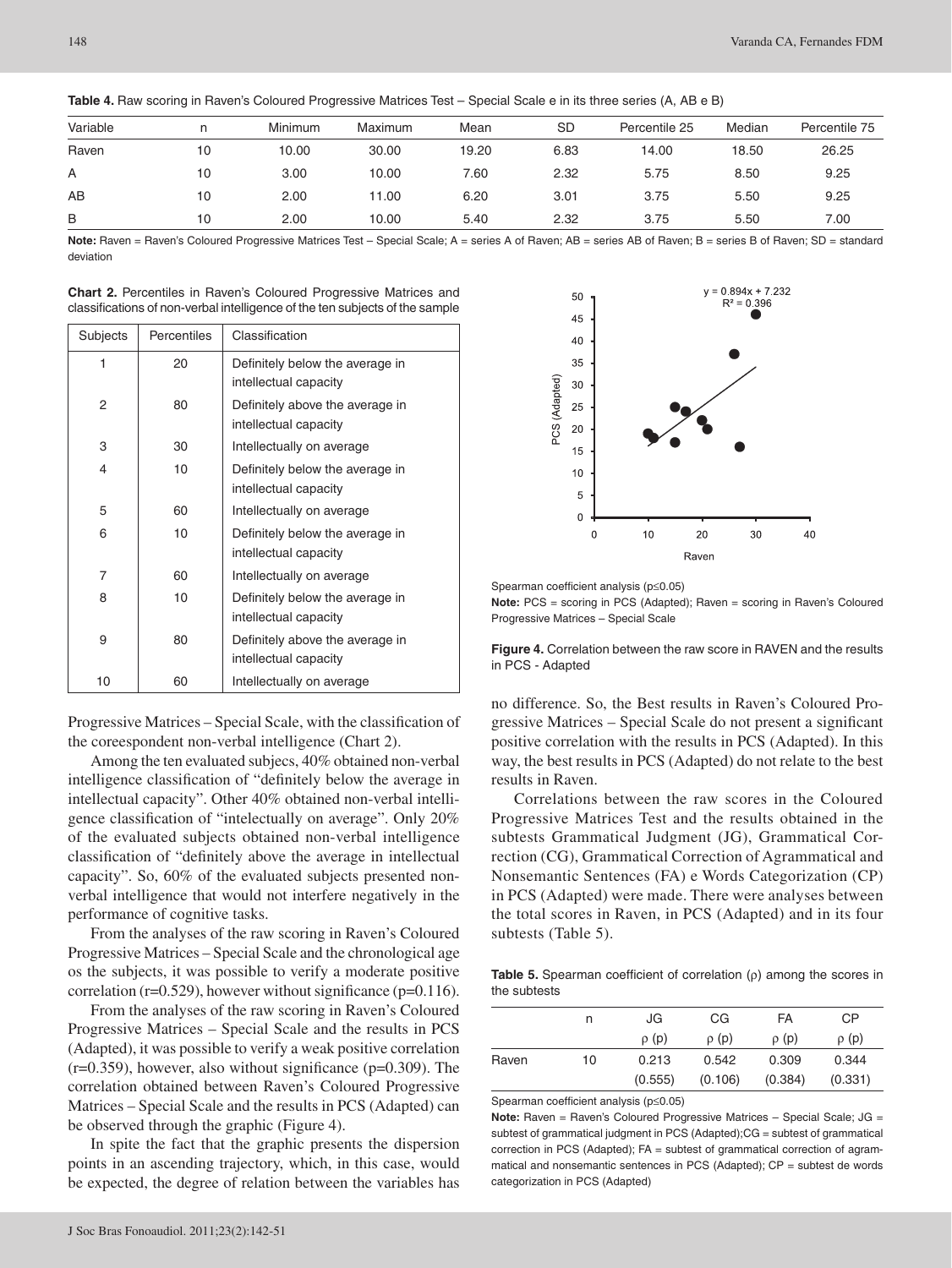It was possible to observe correlations of weak to moderate magnitude in all the subtests, however without a difference in all of them.

In the same way, it was possible to verify, through the  $\rho$  Test of Spearman, the coefficients of correlation and the significance of the answers given by the parents in ADI-R, divided in three areas of the protocol: social (IN\_SOC), communication (COM) and stereotyped behaviors (COM\_EST) and the results of PCS (Adapted). The found results were: ADI-R (r=0.244; p=0.497); IN\_SOC (r=0.062; p=0866); COM (r=0.297; p=0.405); COM\_EST (r=-0.166; p=0.647).

# **DISCUSSION**

The results of the syntactic awareness evaluation, through PCS (Adapted), indicated a pattern of performace that follows the one of the 6-yar-old children of typical development. There seems to be just a delay os this development compared to the typical development children.

The ability to categorize words obtained a bigger score than the one 6-year-old typical development children did. Taking into account that the children with autism had, on average, chronological age of eight years and nine months , the ability of categorizing words seemed very similar to the one typical development children presented. In the words categorization task, the subjects had only to classify them, according to their grammatical categories. These results are in accordance with the data obtained in another study which verified that the acquisition of grammatical morphemes of children with autism presents few differences regarding the acquisition of other children matched according to mental age with Down syndrome or typical development <sup>(27)</sup>.

The average punctuation obtained by the subjects, 24,4, is practically ten points below the average punctuation in Syntactic Awareness Test -  $PSC^{(24)}$  of 6-year-old subjects (whose average punctuation is  $34.21$ ) and of subjects in the  $1<sup>st</sup>$  grade of basic education (whose average punctuation is  $32.31(28)$ . The evaluated children with autism, had, at the time of the administration of PCS (Adapted), an average age of eight years and nine months and median of age of eight years and one month. The inequality appears as a delay of the children with autism in this development compared to 6-year-old children of typical development. The results in the whole test indicate that, in spite the fact that the syntactic development does not diverge from the normative patterns, this development happens more slowly or starts to develop later<sup>(4)</sup>.

In central coherence evaluation, through the assembly of the jigsaw puzzles, it was possible to observe that the children with autism had similar performances in both tests (jigsaw puzzle with a picture and background and jigsaw puzzle with only a background). This seems to endorse the Idea that failures in central coherence favor the accomplishment of tasks that require local processing, once the difference between the spent time values was not expressive. The expectation was that these children would not present a significant difference in the use of time for assembling of both jigsaw puzzles or even would use a smaller time value assembling the jigsaw

puzzle with only a background. A typical development child takes more time for assembling the jigsaw puzzle with only a background, once it does not have clues of the picture as a whole (edges and pieces of picture that together make a concrete picture). Therefore, once the subjects did not present differences in the spent time for the accomplishment of both tasks, we have a strong indicator that the central coherence may be compromised. In general, the similar performance between both types of jigsaw puzzles corroborates the explanation that failures in central coherence or cognitive style focused in details, among subjects with autism, facilitate the accomplishment of tasks that require directed attention to the parts instead of the whole.

It's important to remember that the concept of failures in central coherence to explain the ability of subjects with autism has evolved. This ability is called cognitive style focused in details<sup>(8)</sup>. The individuals with autism can have the tendency of focusing in details, but through specific effort they may extract the global meaning of an event or situation<sup>(29)</sup>. The theory of failures in central coherence does not explain all the aspects of autism, but can be seen as a part of cognition in autism. Besides that, any cognitive theory which tries to explain autism should take a dynamic and developmental approach into consideration $(29)$ .

The syntactic awareness does not seem to be related to the cognitive style of the subjects to focus in parts instead of the whole, once these two variables did not present a significant negative correlation. Regarding the non-verbal intelligence, a fewer more than the half of the subjects presented level of non-verbal intelligence that would favor a good performance in cognitive tasks, once this group was classified as "intellectually on average" and "definitely above the average in intellectual capacity". The best results in the non-verbal intelligence test did not relate to the advance of age among the subjects. There seems to be an idiosyncratic cognitive development, regarding the ability to infer rules, to manage aims in a hierarchy and to elaborate abstractions of the highest level, which does not link to the advance in chronological age among these subjects. The Raven's non-verbal intelligence test indicates a measure of fluid intelligence $(20)$ . The accomplishment of tasks of fluid intelligence requires coordinated executive function, attentional control and working memory. In this research, only 60% of the subjects would have to know how to accomplish these tasks of fluid intelligence, with no damage.

The best results in the non-verbal intelligence test did not present relation with the increase of the punctuation in syntactic awareness and in all of its subtests: Grammatical Judgment (JG), Grammatical Correction (CG), Grammatical Correction of Agrammatical and Nonsemantic Sentences (FA) e Words Categorization (CP). Children of typical development, with an average age of 9 years, from public schools of the state of São Paulo, obtained a mean of 20 points in RAVEN<sup>(30)</sup>. So, comparing the children with autism evaluated in this sample to the children from the sample of São Paulo, there is not a great discrepancy between the performances of non-verbal intelligence in both groups. The group of children with autism had an average of performance of 19,20, with a mean age of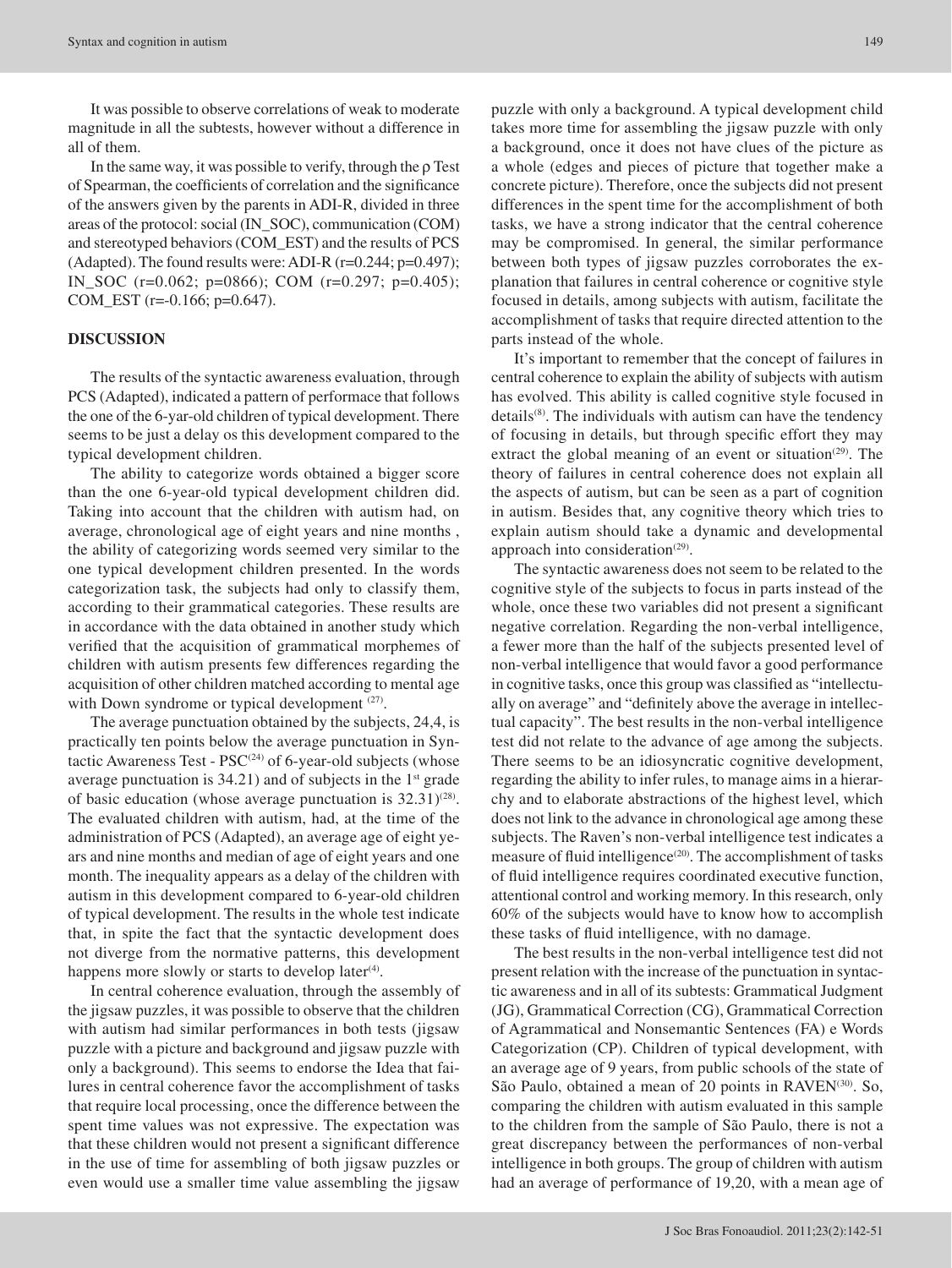9 years, against the children of typical development, with the same mean age, who obtained a mean of performance of 20 points.

Al the developmental areas evaluated (communication, social interaction and a range of restricted interests) did not present any relation with the results obtained in syntactic awareness. Just the area referent to the stereotyped behaviors and the restricted interests presented negative correlation with the syntactic awareness, although without significance. This area involves the existence of unusual preoccupations, restricted interests, verbal rituals, compulsions, hand and finger or body mannerisms, repetitive use of objects, unusual sensory interests. The perseveration that is present in these behaviors can be related to the difficulty of the subject in answering to a test such as the Syntactic Awareness Test which presents some items alike and distributed along different subtests. During the administration, some subjects perseverated in some answers, independently of having or not realized the shift from one subtest to the other.

# **CONCLUSION**

Due to the variability among the subjects of the sample and to the lack of statistical data that corroborates the hypothesis that probable deficits in syntactic awareness could define and characterize the autistic syndromes the results of this study are not extensive to the population of children with autism. The results of the correlation analysis among the variables indicated no relationship between the performance in syntactic awareness and central coherence, non-verbal intelligence and failures in social interaction, in communication and pattern of interests of the subjects with autism.

However, the presented results provide indications of some differences between the syntactic awareness of the children with autism and children with typical development. The children with autism of this research seem to follow the pattern of development in syntactic awareness of 6-year-old children of typical development, however with delay. Based on the results of the non-verbal intelligence test, one can infer that 40% of these children would need support for the development and the refinement of cognitive flexibility that has to do with the executive functions and that requires adequate attentional control.

The performance in syntactic awareness did not present any relationship with the non-verbal intelligence. It was expected that the better the performance in non-verbal intelligence, the better would be the results in syntactic awareness. The syntactic awareness é an activity of meta-linguistic nature and requires resources from the central executive such as selfmonitoring and self-regulation to be performed successfully.

The developmental areas affected by autism (communication, social interaction and the presence of stereotyped behaviors) do not show any relationship with performance in syntactic awareness, even if this relationship has appeared in the restricted behaviors area (with no significance). It's convenient to remember that these results on the development of the areas affected by autism were attributed based on the

answers provided by the children's mothers. This leads to the possibility of overestimation or underestimation of these difficulties.

In general, the results presented indicate the need of the presence of some abilities for the success of these tasks accomplishment. Some of them are the self-monitoring, the selfregulation, the cognitive flexibility and attentional control.

The delay in the syntactic development indicates that the children with autism, at first, would possess the linguistic apparatus which is adequate for development and use, as a typical development child. The idiosyncrasies appear in the developmental trajectory: slower that the expected, not keeping up with the age advance, not directly linked to the difficulties which are common to autism. Then, there is the need of understanding these profiles through a dynamic and developmental perspective. The cognitive profiles of these children may interfere with the development of syntax, in the way that, because of these cognitive peculiarities (peculiar functioning of the central executive, for instance), these children do not process the linguistic information at the same time or speed the typical development children do, in the initial moments of language exposure.

## **REFERENCES**

- 1. Hill EL, Frith U. Understanding autism: insights from mind and brain. Philos Trans R Soc Lond B Biol Sci. 2003;358(1430):281-9.
- 2. Tager-Flusberg H, Paul R, Lord C. Language and communication in autism. In: Volkmar FR, Paul R, Klin A, Cohen D, editores. Handbook of autism and pervasive developmental disorders. Vol. 1. Hoboken (NJ): John Wiley & Sons; 2005. p. 335-64.
- 3. Whitehouse AJ, Barry JG, Bishop DV. Further defining the language impairment of autism: is there a specific language impairment subtype? J Commun Disord. 2008;41(4):319-36.
- 4. Eigsti IM, Bennetto L. Grammaticality judgments in autism: deviance or delay. J Child Lang. 2009;36(5):999-1021.
- 5. Spinillo AG, Simões PU. O desenvolvimento da consciência metatextual em crianças: questões conceituais, metodológicas e resultados de pesquisas. Psicol-Reflex Crit. 2003;16(3):537-46.
- 6. Bowey JA. Syntactic awareness and verbal performance from preschool to fifth grade. J Psycholinguist Res. 1986;15(4):285-308.
- 7. Demont E. Consciência fonológica, consciência sintática: que papel (ou papéis) desempenha na aprendizagem eficaz de leitura? In: Grégoire J, Piérart B, organizadores. Avaliação dos problemas de leitura: os novos modelos teóricos e suas implicações diagnósticas. Traduzido por Osório MRB. Porto Alegre: Artes Médicas; 1997.
- 8. Happé F, Frith U. The weak coherence account: detail-focused cognitive style in autism spectrum disorders. J Autism Dev Disord. 2006;36(1):5- 25.
- 9. Plaisted K. Reduced generalization in autism: an alternative to weak central coherence. In: Burack JA, Charman T, Yirmuya N, Zelazo PR, organizadores. The development of autism: perspectives from theory and research. New Jersey: Lawrence Erlbaum; 2001. p. 135-44.
- 10. Morgan B, Maybery M, Durkin K. Weak central coherence, poor joint attention, and low verbal ability: independent deficits in early autism. Dev Psychol. 2003;39(4):646-56.
- 11. Plaisted K, Saksida L, Alcántara J, Weiblatt E. Towards an understanding of the mechanisms of weak central coherence effects: experiments in visual configural learning and auditory perception. Phil Trans R Soc. 2003;358:375-86.
- 12. Jarrold C, Butler DW, Cottington EM, Jimenez F. Linking theory of mind and central coherence bias in autism and in the general population. Dev Psychol. 2000;36(1):126-38.